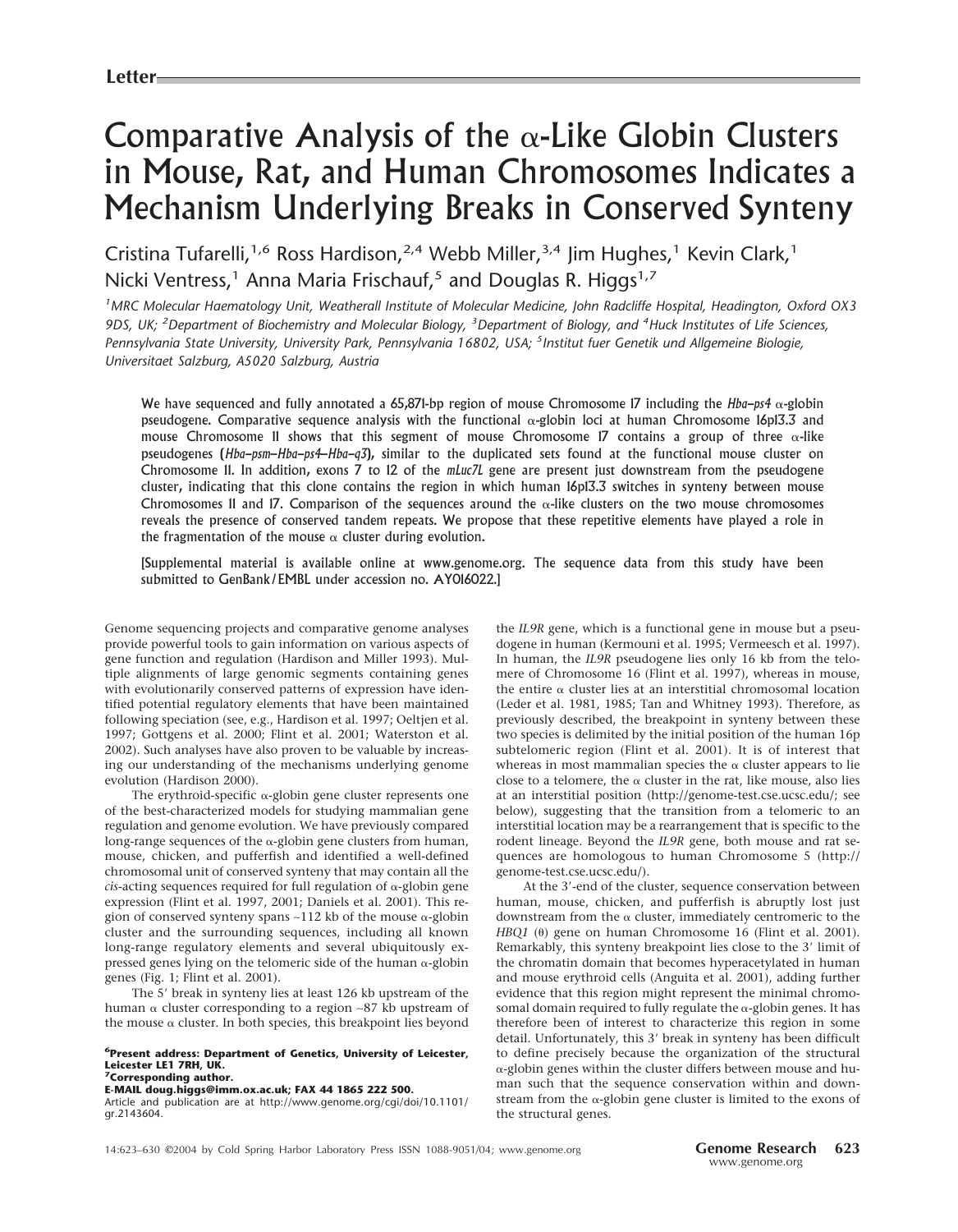

Genes are numbered in similarity to the human genes. At the bottom is the region of mouse Chromosome 17 spanning the mouse LUC7L homolog and the Hba-ps4 pseudo-α gene. The dashed segment of *mLuc7L* indicates the region that has not yet been sequenced. The light gray area shows the 8-kb interval of the human 16p13.3 sequence within which lie the centromeric synteny breakpoint and<br>the centromeric limit of Genes are numbered in similarity to the human genes. At the *bottom* is the region of mouse Chromosome 17 spanning the mouse *LUC7L* homolog and the *Hba-ps4* pseudo- gene. The dashed segment of *mLuc7L* indicates the region that has not yet been sequenced. The light gray area shows the 8-kb interval of the human 16p13.3 sequence within which lie the centromeric synteny breakpoint and the centromeric limit of the human  $\alpha$ -globin regulatory domain. The symbol $\blackparallel$  indicates the direct repeats found at the synteny breakpoint. The mouse Chromosome 17 P1 clones 33L10 and 17N8 are shown.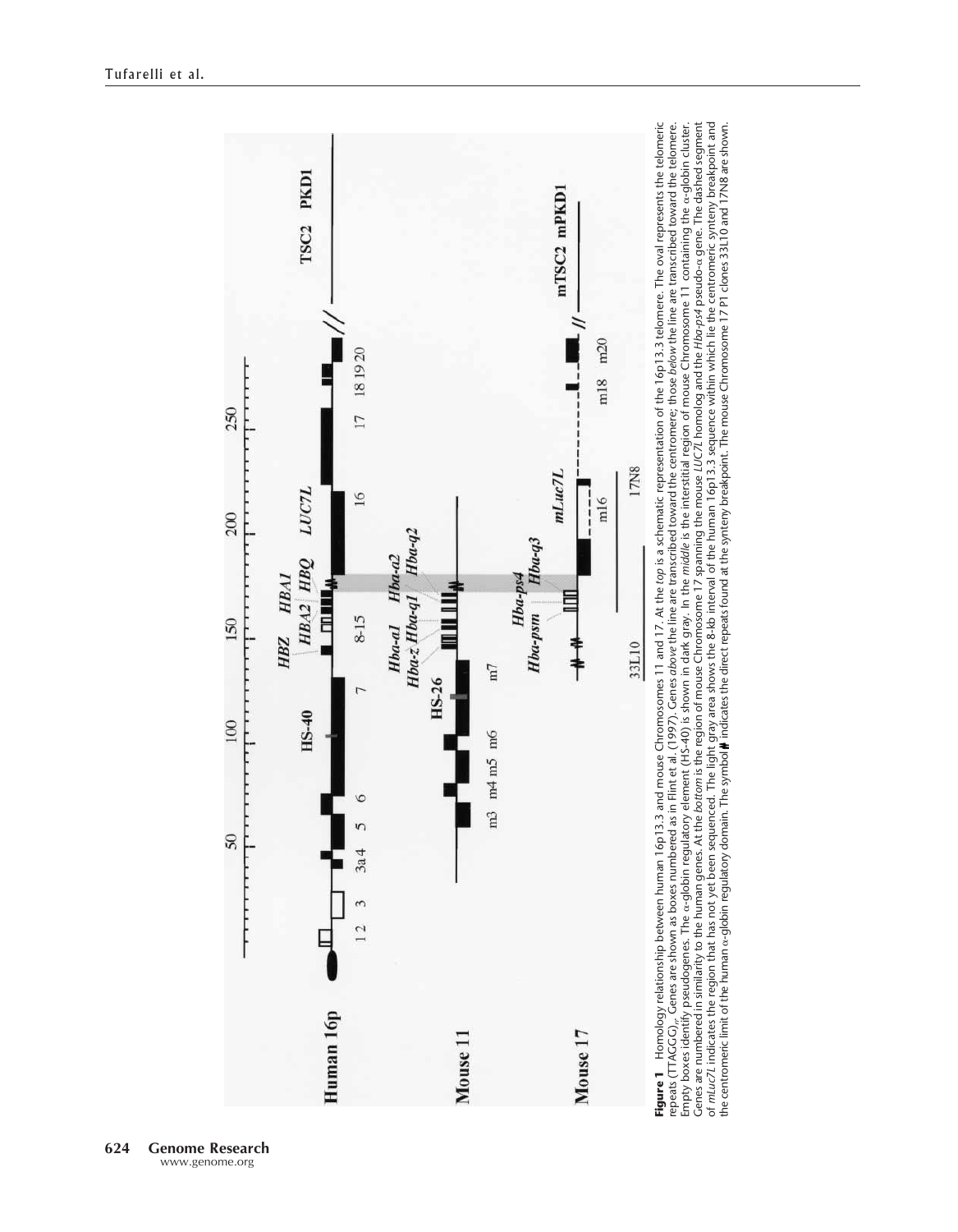Recently, this analysis became more tractable when we identified the next gene lying centromeric to the human  $\alpha$ -globin cluster at 16p13.3 (*LUC7L*). This gene encodes a ubiquitous RNAbinding protein component of the U1 snRNP complex, which surprisingly maps to Chromosome 17 in the mouse, and is therefore separated from the functional  $\alpha$ -globin gene cluster located

on Chromosome 11 (Fig. 1; Tufarelli et al. 2001). The region of human Chromosome 16p13.3 beyond *LUC7L* up to the mouse ortholog of the *PKD1* gene (∼2 Mb) is also syntenic to mouse Chromosome 17 (Himmelbauer et al. 1992; Obermayr et al. 1995; Olsson et al. 1995, 1996; Daniels et al. 2001), indicating that the 3' breakpoint where human 16p13.3 switches in synteny between mouse Chromosomes 11 and 17 lies within the 8-kb segment separating the  $\theta$ and *LUC7L* genes (Fig. 1; Tufarelli et al. 2001).

A clue to the mechanism underlying this 11-to-17 translocation in mouse was provided by finding some remnants of the mouse  $\alpha$ -like globin genes on Chromosome 17. In addition to the active genes on Chromosome 11, two pseudo-α genes, *Hba-ps3* and *Hba-ps4*, have been identified and assigned to mouse Chromosomes 15 and 17, respectively (Leder et al. 1980, 1981; Vanin et al. 1980). *Hba-ps3* is a processed pseudogene, lacking the intervening sequences (Vanin et al. 1980), and might have moved to Chromosome 15 by transposition via an RNA intermediate (Leder et al. 1981). *Hba-ps4* is an  $\alpha$ -globin gene homolog having three exons and two introns (Leder et al. 1981). The mouse *Luc7L* (*mLuc7L*) gene is so closely linked to *Hba-ps4* that we identified two P1 clones spanning both genes and encompassing the breakpoint in synteny (Fig. 1; Tufarelli et al. 2001). To define this limit in more detail, we have now fully sequenced the P1 clone 33L10 from mouse Chromosome 17 including the *Hba-ps4* gene and the last six exons of *mLuc7L* (Fig. 1). Analysis of this sequence and comparisons of the human Chromosome 16, rat Chromosome 10, and mouse Chromosome 11 sequences have allowed us to propose a mechanism by which *Hba-ps4* and adjacent sequences may have been translocated from mouse Chromosome 11 to Chromosome 17.

#### RESULTS

Using an M13-based shotgun strategy (Wilson et al. 1994), we sequenced 65,871 bp of the P1 clone 33L10 from mouse Chromosome 17, known to contain *Hba-ps4* and the 3-end of *mLuc7L* (Fig. 1; Sutherland et al. 1995; Tufarelli et al. 2001). Identification of the genes

in this sequence was mainly performed by comparison with the human 16p13.3 (Fig. 2A) and mouse Chromosome 11 (Figs. 2B and 3A) sequences. In Figure 2A is shown a dot plot of the mouse 33L10 sequence (coordinates 40 kb onward) against the human 16p13.3 sequence (coordinates 160–200 kb). This analysis reveals the presence of exons 7–12 of *mLuc7L* (spanning coordinates



**Figure 2** Dot plots of the mouse Chromosome 17 sequence against the human Chromosome 16 (*A*) and mouse Chromosome 11 (*B*) sequences. (*A*) Alignment with repeats masked of human and mouse sequences showing the presence of three  $\alpha$ -like pseudogenes and of *LUC7L* exons 7–12 in the 33L10 sequence (diagonals in the plot). Note that the three exons of  $Hba\text{-}ps4$  match human  $\alpha$ 1 ( $HBA1$ ) and  $\alpha$ 2 (HBA2), and, to a lesser extent,  $\theta$ 1 (HBQ1); *Hba-psm* contains two exons more related to human  $\alpha$ 1 ( $HBA1$ ) than  $\alpha$ 2 ( $HBA2$ );  $Hba-q3$  consists of one exon only that matches, although poorly, human  $\theta$ 1 (*HBQ1*). (*B*) Alignment of mouse 11 and 17 sequences with repeats not masked. Note that the pseudo- $\alpha$  gene set on Chromosome 17 shows more extensive similarity to the 3' set on Chromosome 11. The similarity extends from just 3' of the 5'-0 (*Hba-q1*) gene through to the 3'-0 (*Hba-q2*) gene on Chromosome 11, with a gap where an IAP element and an LTR have inserted on Chromosome 17 in the region of similarity to the Chromosome 11 segment just upstream of  $\psi \alpha$ 2 (*Hba-ps2*).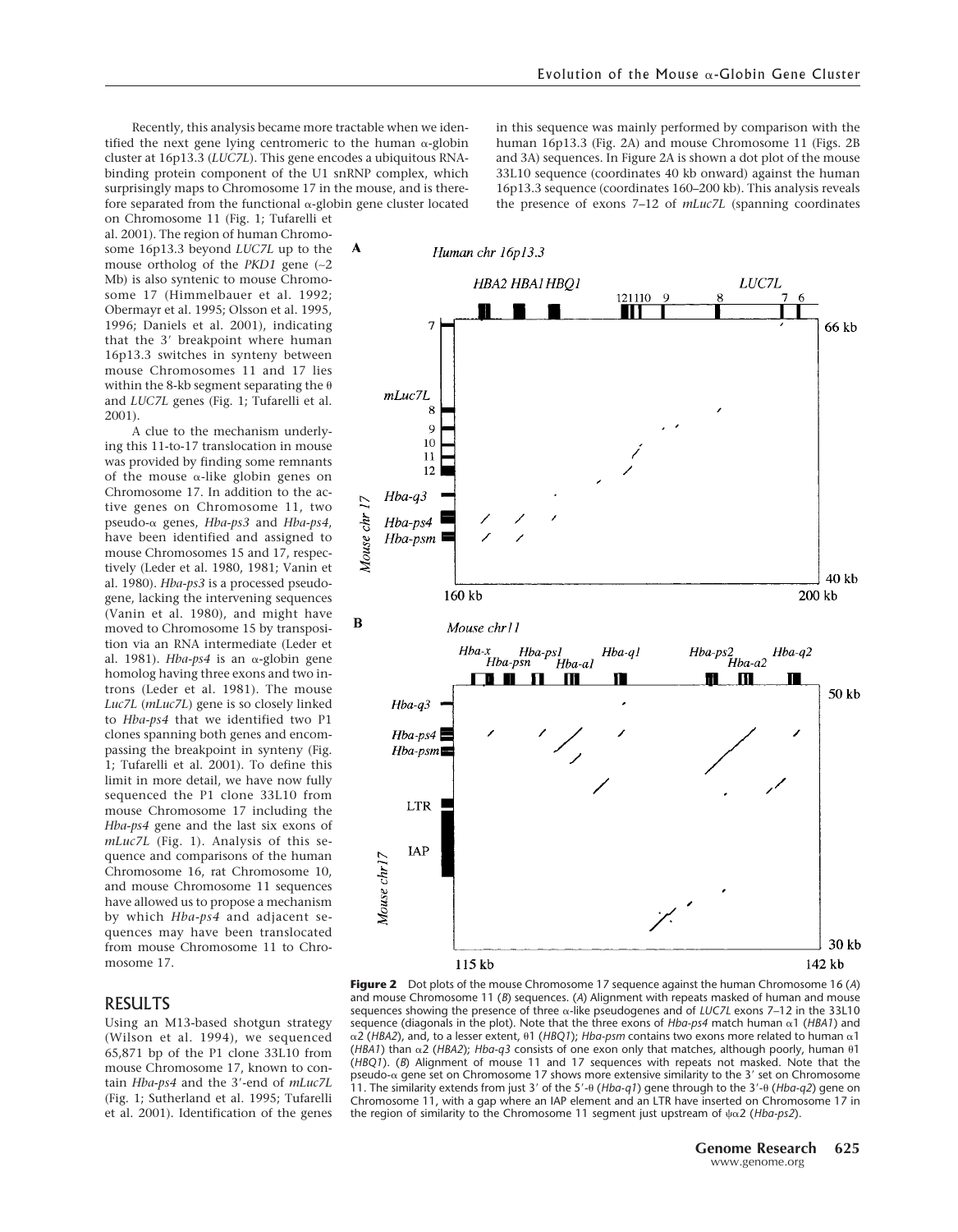

**626 Genome Research** www.genome.org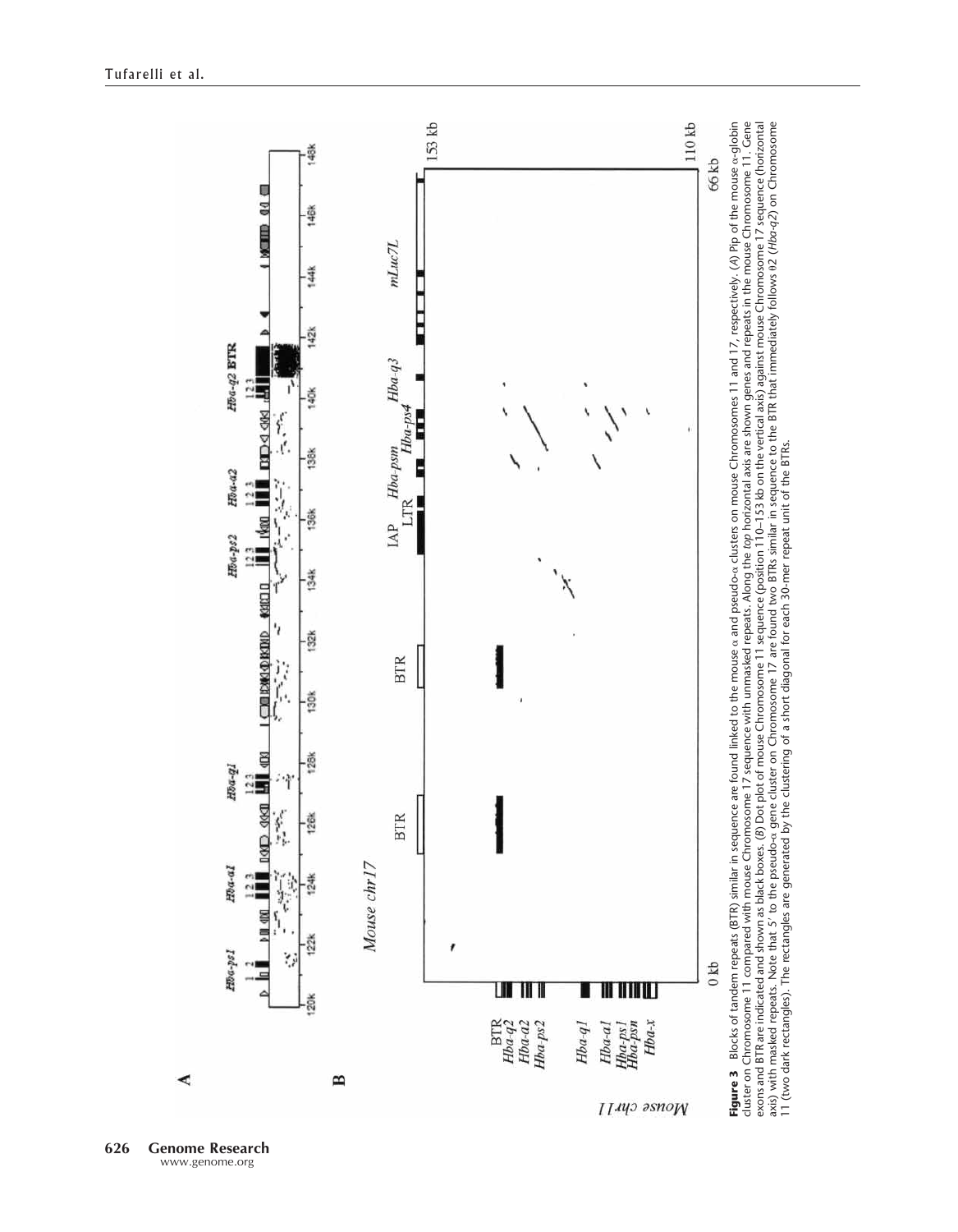51046 onward) and of the three exons of *Hba-ps4* (spanning coordinates 45,970–46,758). The transcriptional orientation of *mLuc7L* is opposite to that of *Hba-ps4*. This is the same orientation as the *LUC7L* and  $\alpha$ -globin genes at human 16p13.3 (Fig. 1; Flint et al. 1997).

Unexpectedly, the human–mouse comparison revealed that, in addition to *Hba-ps4*, which is similar to both human *HBA1* ( $\alpha$ 1) and *HBA2* ( $\alpha$ 2) genes, two additional  $\alpha$ -like globin pseudogenes are present on either side of *Hba-ps4* (Fig. 2A). The comparison reveals two exons with higher similarity to the human *HBA2* globin gene upstream of *Hba-ps4* (ψα or *Hba-psm*, spanning coordinates 44,293–44,742), and, downstream from *Hba-ps4,* one exon with matches to the human *HBQ1* ( $\theta$ ) gene ( $\psi\theta$ or *Hba-q3*, coordinates 48,724–48,735; Fig. 2A). This arrangement is interesting because previous analysis of the mouse  $\alpha$ -globin cluster suggested that during evolution there has been at least one duplication of a similar set of three genes  $(\psi \alpha - \alpha - \theta)$  in the functional α-globin cluster (Fig. 4). It therefore seems that *Hbaps4* is part of a three-gene set (*Hba-psm*–*Hba-ps4*–*Hba-q3*) with a similar structure to the duplicated three-gene set on mouse Chromosome 11 (*Hba-ps*–*Hba-a*–*Hba-q*; Flint et al. 2001; R. Hardison and W. Miller, unpubl.). Comparison of mouse Chromosome 11 (coordinates 115–142 kb) and 17 (coordinates 30–50 kb) sequences confirms the presence of the three-gene set as a prominent block of homology encompassing the pseudogene and -globin genes (Fig. 2B). This analysis reveals that the degree of conservation is higher with the *Hba-ps2* and *Hba-a2* genes on Chromosome 11 (Fig. 2B). The dot plot shows that the homology block extends for ∼5 kb 5 to the *Hba-ps2* on Chromosome 11, almost to the 3-end of the *Hba-q1* gene on Chromosome 11 (Fig. 2B).

The gene set on Chromosome 17 has sustained insertions of an IAP (Intracisternal A Particle) element followed by an LTR (Long Terminal Repeat), and the  $\psi\theta$  (*Hba-q3*) gene, representing a --like globin gene on Chromosome 17, has substantially diverged from its paralogs on Chromosome 11 (Fig. 2B). Therefore, the *Hba-psm*–*Hba-ps4*–*Hba-q3* set on mouse Chromosome 17 is more related to the 3' (*Hba-ps2-Hba-a2-Hba-q2*) set than to the 5' (*Hba-ps1*–*Hba-a1*–*Hba-q1*) set on mouse Chromosome 11, probably a consequence of the temporal order of the duplications of the three gene sets during evolution.

Another very interesting sequence feature is highlighted by comparing the sequences of mouse Chromosomes 11 and 17. The PIP (Percentage Identity Plot) of the alignment between these sequences in Figure 3A indicates that, in addition to the homologies between the  $\alpha$ -like globin genes, there is sequence conservation in the block of tandem repeats (BTR) found ∼100 bp from the end of the *Hba-q2* gene on Chromosome 11, near the breakpoint in synteny (coordinates ∼140.7–141.7 kb; R. Hardison and W. Miller, unpubl.). These repeats are composed mostly of 30-mers (e.g., TGTACATGTGCACCTCCTGTTTGATGCTGC), quite different in sequence from the 17-mers that constitute the human 3'-HVR (e.g., ACGGGGGGAACAGCGAC), which lies in a similar position downstream from the  $\alpha$ -globin cluster at 16p13.3 (Jarman et al. 1986). The dot plot of the mouse Chromosome 17 sequence against positions 110–153 kb in the mouse Chromosome 11 sequence clearly demonstrates two BTRs on mouse Chromosome 17, ∼15 and 30 kb upstream of *Hba-psm* (coordinates ∼10.4–15 kb and ∼24–27.3 kb; Fig. 3B). These are seen as two dark rectangles created by a series of short parallel diagonals for each repeat unit (see Supplemental material). This indicates that the two blocks of tandem repeats on Chromosome 17 are composed of the same 30-mer units as the block of tandem repeats on Chromosome 11. However, whereas the BTR on Chromosome 11 includes 33 copies of the 30-mer, the two BTRs on Chromosome 17 are larger, containing 153 and 110 copies of the

repeat unit. A crossover mediated by alignment of some, but not necessarily all, of these repeats could provide a mechanism by which dispersal of the present day  $\alpha$ -globin clusters to mouse Chromosomes 11 and 17 may have occurred (Fig. 4; see Discussion).

## **DISCUSSION**

We have previously reported a comparative sequence analysis of the human and mouse  $\alpha$ -globin gene clusters at human 16p13.3 and mouse Chromosome 11, respectively (Flint et al. 2001). We showed that although in both species the arrangement of the  $\alpha$ -like genes along the chromosome reflects their temporal order of expression (embryonic  $\zeta$  to adult  $\alpha$ ), the detailed organization of the globin genes varies between species. For example, in human the embryonic gene is duplicated  $(\zeta, \psi \zeta)$ , whereas in mouse there is only one single  $\zeta$  gene. Similarly, in mouse the entire ψα–α–θ block has duplicated, whereas in human only the α gene has duplicated. Therefore, these duplication events that generated the contemporary human and mouse clusters must have occurred after their diversion from a common ancestor. It is consequently difficult to propose a potential structure of the  $\alpha$ -globin cluster in the common mammalian ancestor, although it must have contained at least a copy of each  $\zeta$ ,  $\alpha$ , and  $\theta$  genes. In addition, the ancestral cluster was probably found in a GC-rich isochore at a telomeric location, like many of the extant mammalian  $\alpha$ -globin clusters (Hardison and Miller 1993; J. Hughes and D.R. Higgs, in prep.). In contrast, the mouse and rat  $\alpha$  clusters appear to have moved to an interstitial position when the rodent lineage formed (Hardison and Miller 1993). Consistent with this model, it has been shown that an interstitial telomere array is linked to the  $\alpha$ -globin cluster on mouse Chromosome 11 (Elliott and Pazik 1994).

The homology between human 16p13.3 and mouse Chromosome 11 ends at the 3'-end of the mouse 3' θ (*Hba-q2*) gene on Chromosome 11 (Flint et al. 2001). We have now identified a cluster of three α-like globin pseudogenes (*Hba-psm-Hba-ps4*-Hba-q3) on mouse Chromosome 17, highly related to the 3' Hba*ps*–*Hba-a*–*Hba-q* gene set on Chromosome 11. Comparison of this sequence to the human sequence indicates that the homology to human 16p13.3 resumes at *Hba-psm*, within the sequenced region of Chromosome 17. An in-depth analysis of the sequence from mouse Chromosome 17 reveals the presence, upstream of the mouse  $\alpha$ -like pseudogenes, of duplicated blocks of tandem repeats similar to those found downstream from the  $\alpha$ -globin cluster on mouse Chromosome 11.

The organization and degree of similarity of the  $\alpha$ -like genes in the two mouse chromosomes and the location of the blocks of tandem repeats suggests a relatively simple model to explain the evolution of the mouse gene cluster. As shown in Figure 4, we propose that in the ancestral chromosome corresponding to Chromosome 11, three copies of the segment containing the three  $\alpha$ -like genes are present, with tandem repeats between the last two copies. Duplicated tandem repeats are present on the ancestral mouse Chromosome 17 and it is proposed that a recombination event mediated by a crossover between the tandem repeats may have partitioned the gene cluster on to the two chromosomes.

Circumstantial evidence supporting the structure of the hypothetical ancestral mouse Chromosome 11 comes from the analysis of rat chromosome 10 including the rat  $\alpha$ -globin cluster (http://genome.ucsc.edu/). The extent of the synteny between rat and human includes all the genes found telomeric to the  $\alpha$ -globin genes at human 16p13.3 and also the genes centromeric to *HBA*, including *LUC7L* and extending all the way to *AXIN1* and likely beyond (J. Hughes and D.R. Higgs, in prep.; R. Hardison, pers. comm.). Analysis of the publicly available rat genome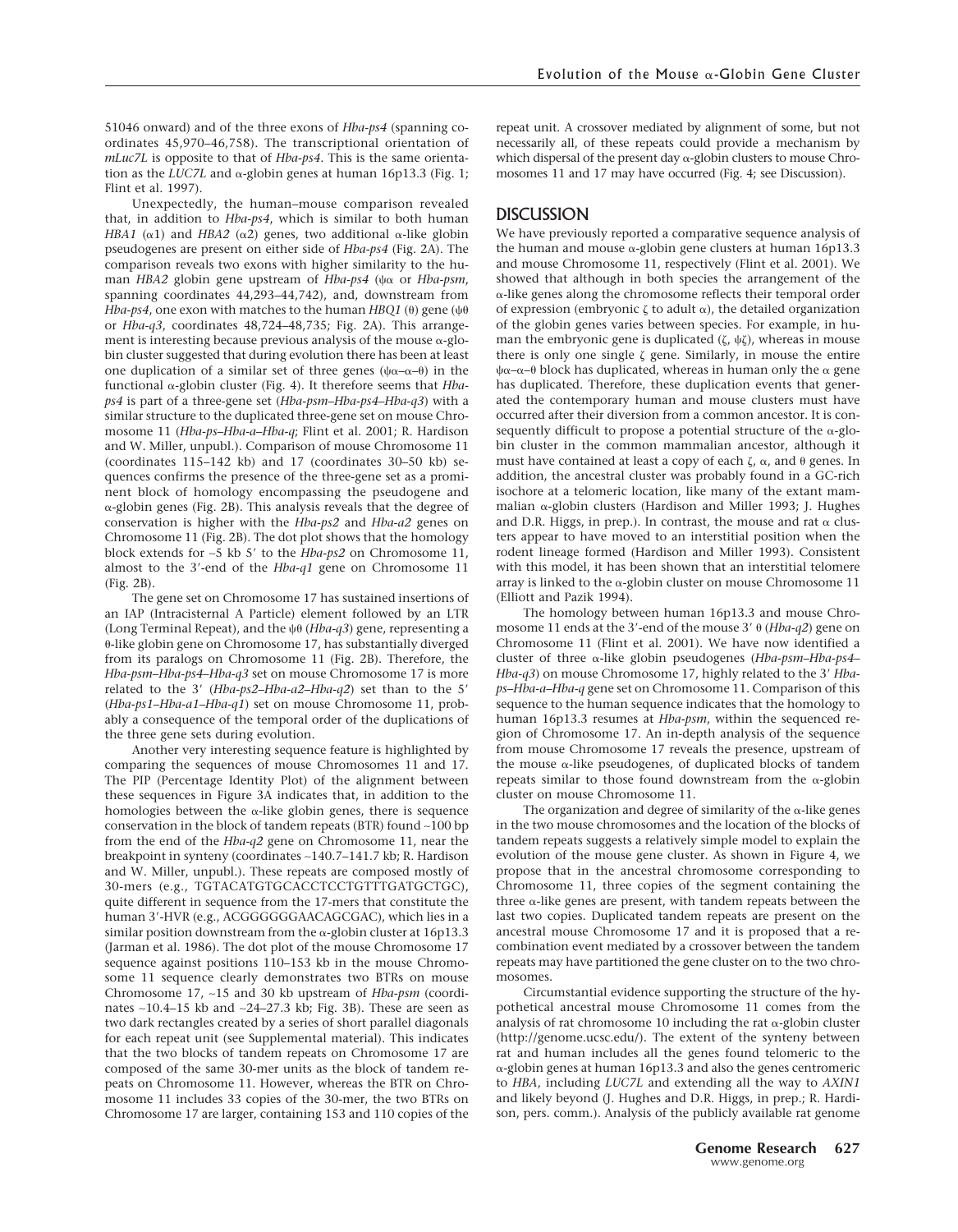

**628 Genome Research** www.genome.org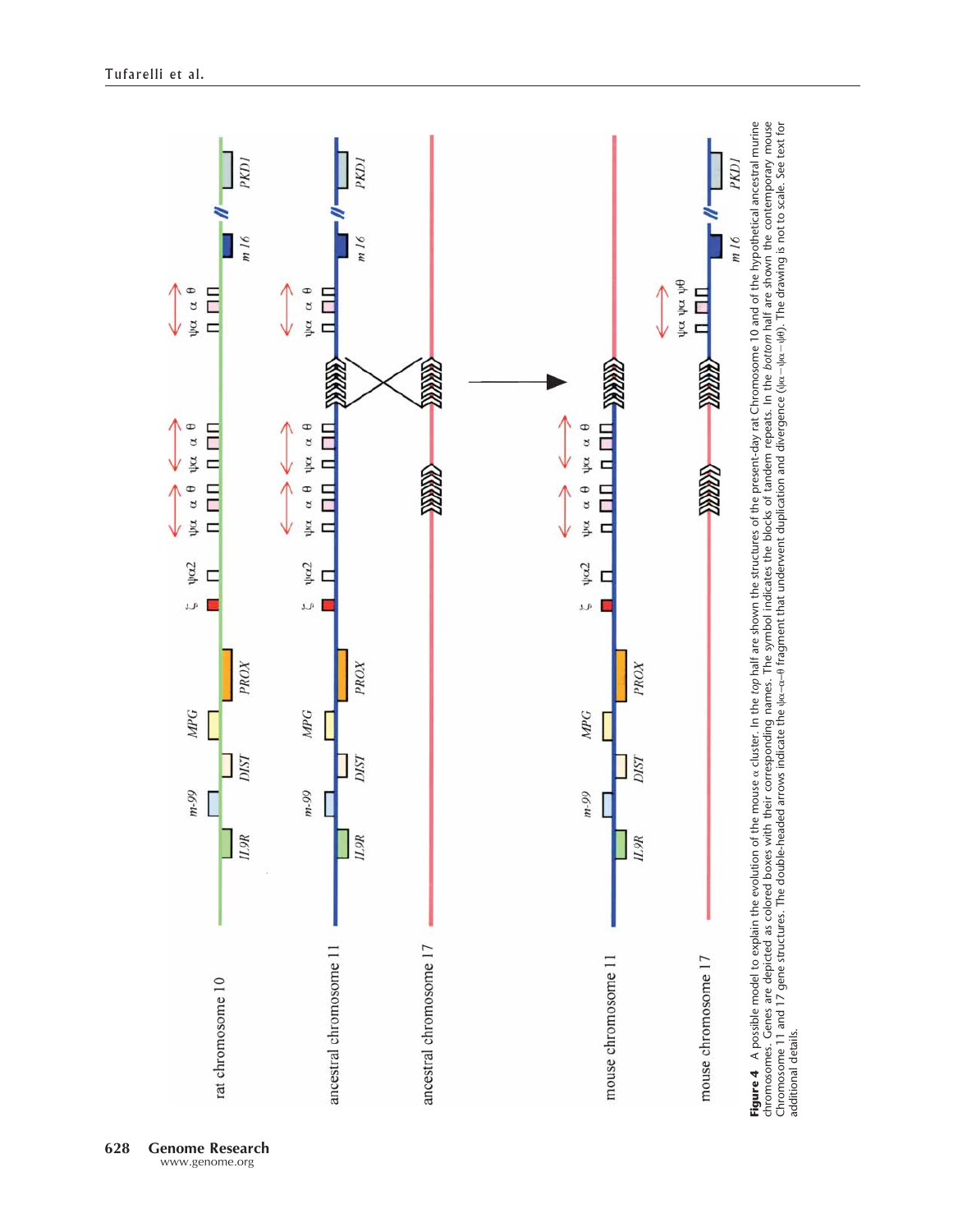sequence from Chromosome 10 (http://genome.ucsc.edu/) shows that the organization of the  $\alpha$ -globin genes in the rat cluster is the same as that in the mouse, but in the rat sequence, there are three copies of the three-gene set  $(\psi \alpha - \alpha - \theta)$  found in mouse (J. Hughes and D.R. Higgs, in prep.). This organization bears striking similarity to the proposed structure of the ancestral mouse Chromosome 11 (Fig. 4), and indicates that a further duplication of the segment containing the  $\psi \alpha-\alpha-\theta$  genes occurred in the rodent lineage before rat and mouse diverged. The additional rearrangement, at the 3'-end of the  $\alpha$  cluster, described in this study is mouse-specific, that is, it happened after the divergence of mouse and rat, and resulted in the translocation of the third  $\psi\alpha-\alpha-\theta$ gene set from the ancestral mouse Chromosome 11 to mouse Chromosome 17.

It is interesting that this mouse-specific rearrangement separated the third gene set from the major  $\alpha$ -globin regulatory element (m $\alpha$ RE or HS-26) found upstream of the  $\alpha$ -globin gene cluster on Chromosome 11. It is probably the lack of this and other important upstream regulatory elements that underlies the loss of function of the gene set on Chromosome 17, and this may ultimately have been responsible for these genes becoming pseudogenes. However, it is not possible to distinguish whether the loss of function happened at the same time or after the recombination event that separated the gene cluster to the two mouse chromosomes.

Sequence analysis has revealed that the breakpoints of the region of sequence similarity in and around the  $\alpha$ -globin gene clusters have been created independently in the various species (Flint et al. 2001). Intriguingly, blocks of tandem repeats, albeit different in sequence, are present in human, mouse, chicken, and dog (D.R. Higgs and J. Hughes, unpubl.), near or corresponding to the 3' breakpoint in synteny. Moreover, the 3' limit of the -globin acetylation domains of mouse and human lie close to or coincide with, these repetitive regions (Anguita et al. 2001). However, the repetitive elements are not conserved at the primary sequence level, indicating that the events that gave rise to the tandem repeats in the various species happened independently after speciation.

It is possible that the repeats represent a "signature" for the presence of a nearby chromatin boundary as observed in the chicken, mouse, and human  $\beta$ -globin clusters (Chung et al. 1993; Saitoh et al. 2000; Farrell et al. 2002), but such role in the regulation of the  $\alpha$ -globin genes or in the boundary formation is currently untested. Alternatively, their presence could result from an increased recombination rate in this region of the chromosome. In support of the presence of a putative recombination hot spot within the fragment containing the BTR, we have previously noted that in several deletions that cause  $\alpha$ -thalassaemia, the 3' breakpoints also cluster in this region (Horsley et al. 2001). Although the relationship between recombination hot spots and synteny breakpoints in the mouse genome has not yet been analyzed in detail, this is not the first time that tandem repeats have been identified at synteny breakpoints. For example, a previously reported comparison of human 19p13.3 to mouse Chromosome 10 has revealed an association between the presence of simple repeat sequences and chromosome breaks during evolution (Puttagunta et al. 2000).

#### METHODS

The previously isolated (Sutherland et al. 1995) P1 clone 17N8 from the ICRF P703 C57BL/6 mouse genomic library was sequenced as described in Flint et al. (1997). Sequences were masked using RepeatMasker (http://ftp.genome.washington. edu/RM/RepeatMasker.html) and annotated by sequence homology as outlined in Flint et al. (2001). Sequence comparisons were performed using the PipMaker Web site (http://bio.cse.psu.edu/ pipmaker), which permits the comparison of two long DNA sequences. The alignments can be displayed either as a dot plot, allowing the identification of the homologous segments in both sequences, or as a percent identity plot (pip), showing both the position in one sequence and the degree of similarity for each aligning segment between the two sequences (Schwartz et al. 2000).

#### ACKNOWLEDGMENTS

We thank Jonathan Flint and John Peden for the initial help with the sequence analysis, and Chris Talbot for helpful discussions. Support for this work was provided by the Medical Research Council (C.T., J.H., K.C., N.V., and D.R.H.), and the National Institutes of Health, USA Grant #DK27635 (R.H.) and Grant #HG02238 (W.M.). C.T. is a Royal Society Dorothy Hodgkin Research Fellow.

The publication costs of this article were defrayed in part by payment of page charges. This article must therefore be hereby marked "advertisement" in accordance with 18 USC section 1734 solely to indicate this fact.

#### REFERENCES

- Anguita, E., Johnson, C.A., Wood, W.G., Turner, B.M., and Higgs, D.R. 2001. Identification of a conserved erythroid specific domain of histone acetylation across the  $\alpha$ -globin gene cluster. *Proc. Natl. Acad. Sci.* **98:** 12114–12119.
- Chung, J.H., Whiteley, M., and Felsenfeld, G. 1993. A 5' element of the chicken  $\beta$ -globin domain serves as an insulator in human erythroid cells and protects against position effect in *Drosophila*. *Cell* **74:** 505–514.
- Daniels, R.J., Peden, J.F., Lloyd, C., Horsley, S.W., Clark, K., Tufarelli, C., Kearney, L., Buckle, V.J., Doggett, N.A., Flint, J., et al. 2001. Sequence, structure and pathology of the fully annotated terminal 2 Mb of the short arm of human chromosome 16. *Hum. Mol. Genet.* **10:** 339–352.
- Elliott, R.W. and Pazik, J. 1994. An interstitial telomere array near Hba on mouse Chr 11 is a candidate for the homolog of the telomere at human 16p13.3. *Genomics* **27:** 217–218.
- Farrell, C.M, West, A.G., and Felsenfeld, G. 2002. Conserved CTCF insulator elements flank the mouse and human  $\beta$ -globin loci. *Mol. Cell. Biol.* **22:** 3820–3831.
- Flint, J., Thomas, K., Micklem, G., Raynham, H., Clark, K., Doggett, N.A., King, A., and Higgs, D.R. 1997. The relationship between chromosome structure and function at a human telomeric region. *Nat. Genet.* **15:** 252–257.
- Flint, J., Tufarelli, C., Peden, J., Clark, K., Daniels, R.J., Hardison, R., Miller, W., Philipsen, S., Tan-Un, K.C., McMorrow, T., et al. 2001. Comparative genome analysis delimits a chromosomal domain and identifies key regulatory elements in the  $\alpha$  globin cluster. *Hum. Mol. Genet.* **10:** 371–382.
- Gottgens, B., Barton, L.M., Gilbert, G.R., Bench, A.J., Sanchez, M.-J., Bahn, S., Mistry, S., Grafham, D., McMurray, A., Vaudin, M., et al. 2000. Analysis of the vertebrate *SCL* loci identifies conserved enhancers. *Nat. Biotech.* **18:** 181–186.
- Hardison, R. 2000. Conserved noncoding sequences are reliable guides to regulatory elements. *Trends Genet.* **16:** 369–372.
- Hardison, R. and Miller, W. 1993. Use of long sequence alignments to study the evolution and regulation of mammalian globin gene clusters. *Mol. Biol. Evol.* **10:** 73–102.
- Hardison, R.C., Oeltjen, J., and Miller, W. 1997. Long range human–mouse sequence alignments reveal novel regulatory elements: A reason to sequence the mouse genome. *Genome Res.* **7:** 959–966.
- Himmelbauer, H., Pohlschmidt, M., Snarey, A., Germino, G.G., Weinstat-Saslow, D., Somlo, S., Reeders, S.T., and Frischauf, A.-M. 1992. Human–mouse homologies in the region of the polycystic kidney disease gene (PKD1). *Genomics* **13:** 35–38.
- Horsley, S.W., Daniels, R.J., Anguita, E., Raynham, H.A., Peden, J.F., Villegas, A., Vickers, M.A., Green, S., Waye, J.S., Chui, D.H., et al. 2001. Monosomy for the most telomeric, gene-rich region of the short arm of human chromosome 16 causes minimal phenotypic effects. *Eur. J. Hum. Genet.* **9:** 217–225.
- Jarman, A.P., Nicholls, R.D., Weatherall, D.J., Clegg, J.B., and Higgs, D.R. 1986. Molecular characterisation of a hypervariable region downstream of the human  $\alpha$ -globin gene cluster. *EMBO I*. **5:** 1857–1863.
- Kermouni, A., Van Roost, E., Arden, K.C., Vermeesch, J.R., Weiss, S.,